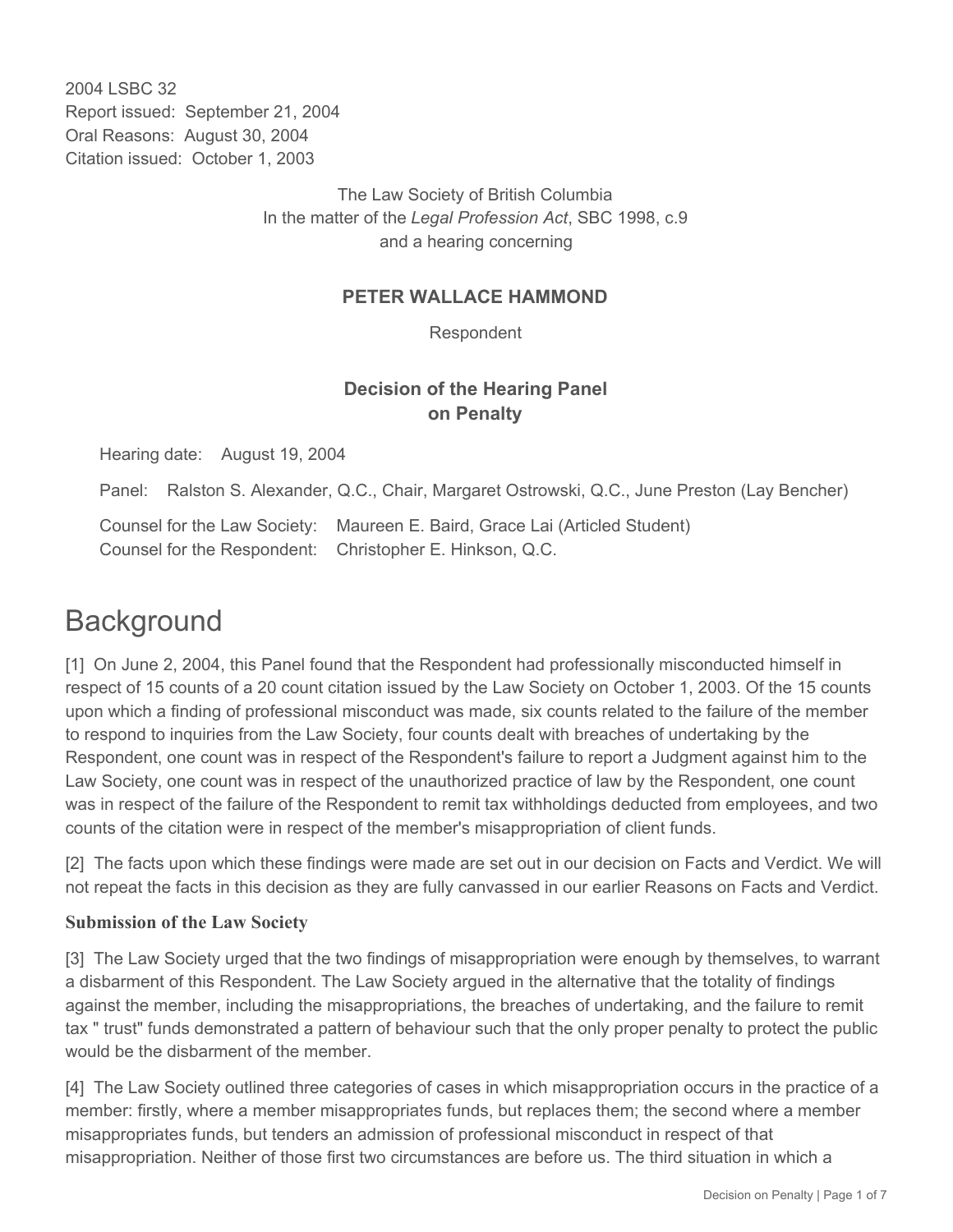member misappropriates funds, according to the Law Society's analysis, is where the funds are misappropriated and used for the member's personal use.

[5] The Law Society noted that in the first two instances of misappropriation, members are generally subjected to lengthy periods of suspension, but that in the third category, absent " very compelling mitigating circumstances," the misappropriating member is generally disbarred. The Law Society argues that no mitigating circumstances are present in the case of this Respondent.

[6] The Law Society relied upon the cases of *LSBC v. Peter*, 1999 LSBC 38, and *LSBC v. Kierans*, 2001 LSBC 6, in support of its argument for a disbarment of this member.

[7] The Law Society noted that it was not an isolated instance of misappropriation, with the first event occurring in June of 2001, while the second occurred in or about February of 2002. The Law Society relied upon the case of *Bolton v. The Law Society,* 1994, 2 All ER, 486 (CA).

[8] The Law Society argued that the four counts of breaches of undertaking were a serious matter and again, noted that they were not isolated incidents. The Law Society argued that the Respondent's regular breaches of undertaking indicated a disregard by him for the ethical principles which govern the conduct of lawyers. The Law Society observed that undertakings are sacred, must be protected and that breaches of the same must be treated with significant penalty.

[9] The Law Society argued that the member's failure to respond to communications from the Law Society suggested a total disregard for that Society's authority as a regulator of the Respondent in his practice.

[10] The Law Society noted that the Respondent had undergone three Conduct Reviews. The first of these Conduct Reviews dealt with a breach of undertaking and a failure of the Respondent to reply promptly to communications from the Law Society. The second Conduct Review noted the Respondent's failure to report a Judgment to the Law Society, and the third Conduct Review was in respect of a breach of undertaking in a real estate transaction. The Law Society drew a parallel between the subjects of the three Conduct Reviews and the matters which are before this Hearing Panel.

### **Submission of the Respondent**

[11] Counsel for the Respondent began by providing an historical overview of the circumstances leading to the lapse of the Respondent's membership in the Law Society which occurred with effect from December 31, 2002. He described the difficult circumstances in which the Respondent found himself in the fall of 2002. His practice had been the subject of an extensive audit by the Law Society and, in the words of Counsel, the Respondent " was barraged with inquiry after inquiry from the Law Society, some of which he responded to for a period of time, until the burden of the inquiries became overwhelming for him."

[12] With respect to the six findings of the Respondent's failure to respond to the Law Society, his Counsel submitted that the Respondent had co-operated and not required the Law Society to the prove the circumstances underlying those failures. He suggested that the Respondent's failure to reply to the Law Society was demonstrative of his unconditional surrender to a situation that had overwhelmed him in the face of his disintegrating practice.

[13] With respect to the breaches of undertaking, he suggested that his failure to deal with the matters, as the undertaking required him to do, was indicative of the state of his practice and the level of assistance he was receiving.

[14] With respect to the failures to report and pay the Judgment to which he was subject, and the failure to remit employee tax withholdings, he argued that they were merely a manifestation of the Respondent's failing practice.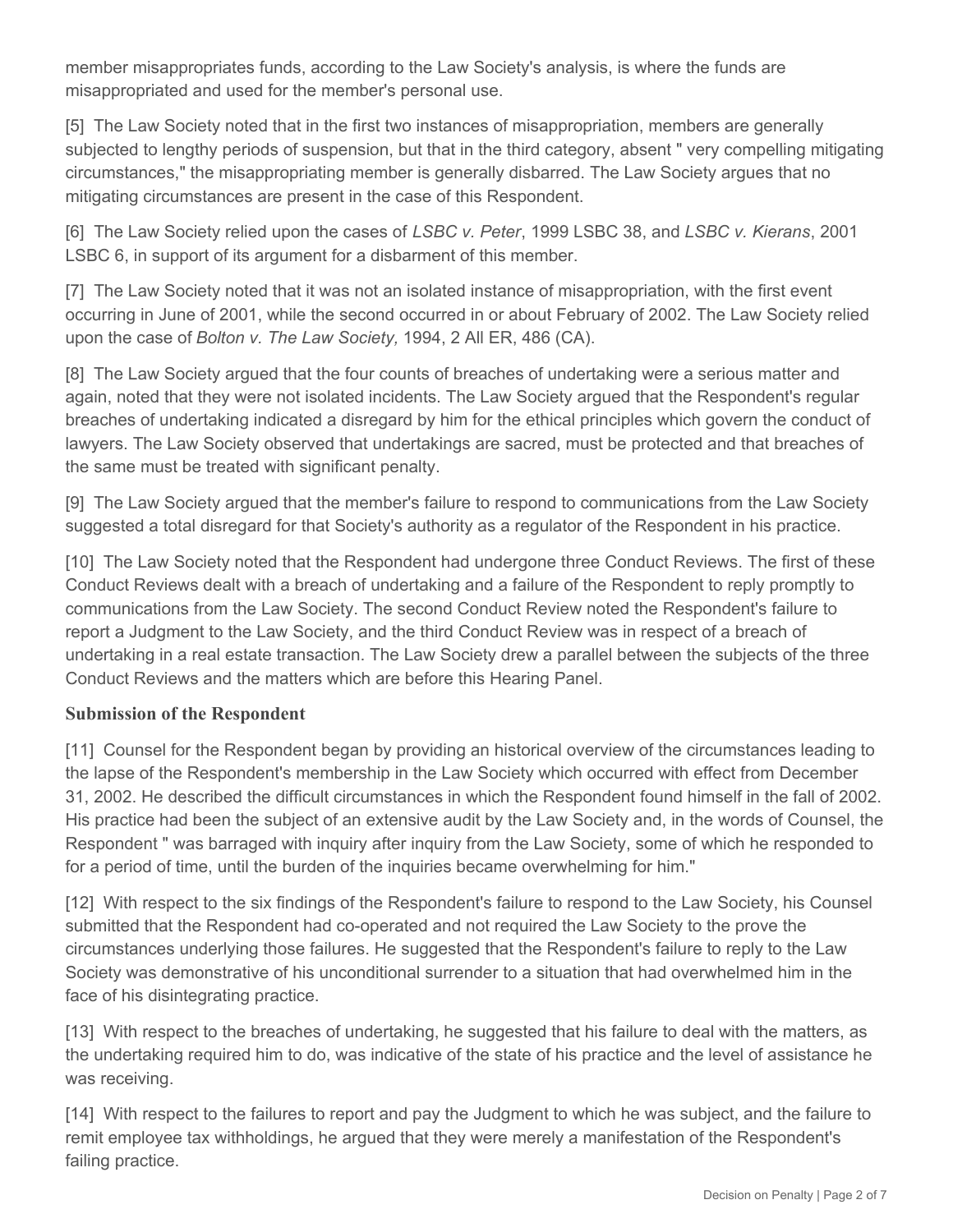[15] Counsel referred to a number of previous decisions where members who had failed to respond to the Law Society had received modest penalties, including fines and costs. In particular Counsel referred us to the cases of *Carol Fay Bennett* (89/7), *Douglas Steven Cunliffe* (94/6), *Jonathan Bruce Paine* (94/14), and *Leon Thomas Finkelstein* (99/03).

[16] Counsel for the Respondent described the two misappropriation findings in language of " Mr. Hammond taking his fees, funds which this Panel has found he was not entitled to take" . He then suggested that the magnitude of financial difficulties facing the Respondent reduced to a minimum nature the approximately \$5,000.00 of funds misappropriated, as those funds " could not possibly have made any significant impact on Mr. Hammond's financial circumstances" . He suggested that the misappropriations are not the deliberate and egregious types of misappropriation that lead inexorably to the penalty sought by the Law Society.

[17] Counsel for the Respondent referred this Panel to cases involving *Ralph Harry Long* (89/2), *Thomas Leslie Spraggs* (94/2), *Renate Andres-Auger* (94/11), *Michael Murphy Ranspot* (97/9), and a second decision involving *Jonathan Bruce Payne* (99/31). In each of these cases, argued the Respondent, there was an element of either misappropriation, or questionable fee billing practices, and in any event, various breaches of Law Society rules.

[18] Counsel for the Respondent sought to characterize the various circumstances of professional misconduct as being, at least in part, the result of the Law Society's intense scrutiny of the Respondent and noted that the unrelenting nature of the audit inquiries added to the enormous stress under which the Respondent was practicing. He finally argued that the Respondent should be provided a period of suspension and be given credit for " time served" , representative of the fact that the member has been out of practice since January 1, 2003.

[19] The Respondent introduced several letters of reference which were provided in support of the member.

### **Discussion**

[20] The Panel has considered all of the submissions of the Law Society and of Counsel for the Respondent. We have carefully reviewed the various decisions of previous panels of Benchers to which we have been referred.

[21] The Panel has considered letters of support provided by former colleagues of the Respondent. Theses correspondences must be accorded a relatively modest weight in these proceedings as they are from colleagues who worked with Mr. Hammond in the early 1990's. No letters of reference were provided in respect of members of the Bar who were working with the Respondent or in his same community at the time he ceased his practice.

[22] Additionally, the letters of support must be read in the context of the facts that were provided to the parties providing the letters. While they did receive a precis of the circumstances and outcome of the Respondent's citation, the 37 page Judgment of this Panel was reduced to a summary of a single page for the purposes of informing the referees of the relevant facts. It is likely that recipients of the correspondence did not develop a complete appreciation of the circumstances surrounding the findings of professional misconduct.

[23] We are mindful of the requirement imposed upon the Benchers of the Law Society by Section 3 of the *Legal Professional Act* which requires that the legal profession be governed in the best interests of the public. We note in Gavin MacKenzie's publication " Lawyers and Ethics: Professional Responsibility and Discipline" (Carswell, 1993) under the general heading Purposes of Discipline Proceedings, the following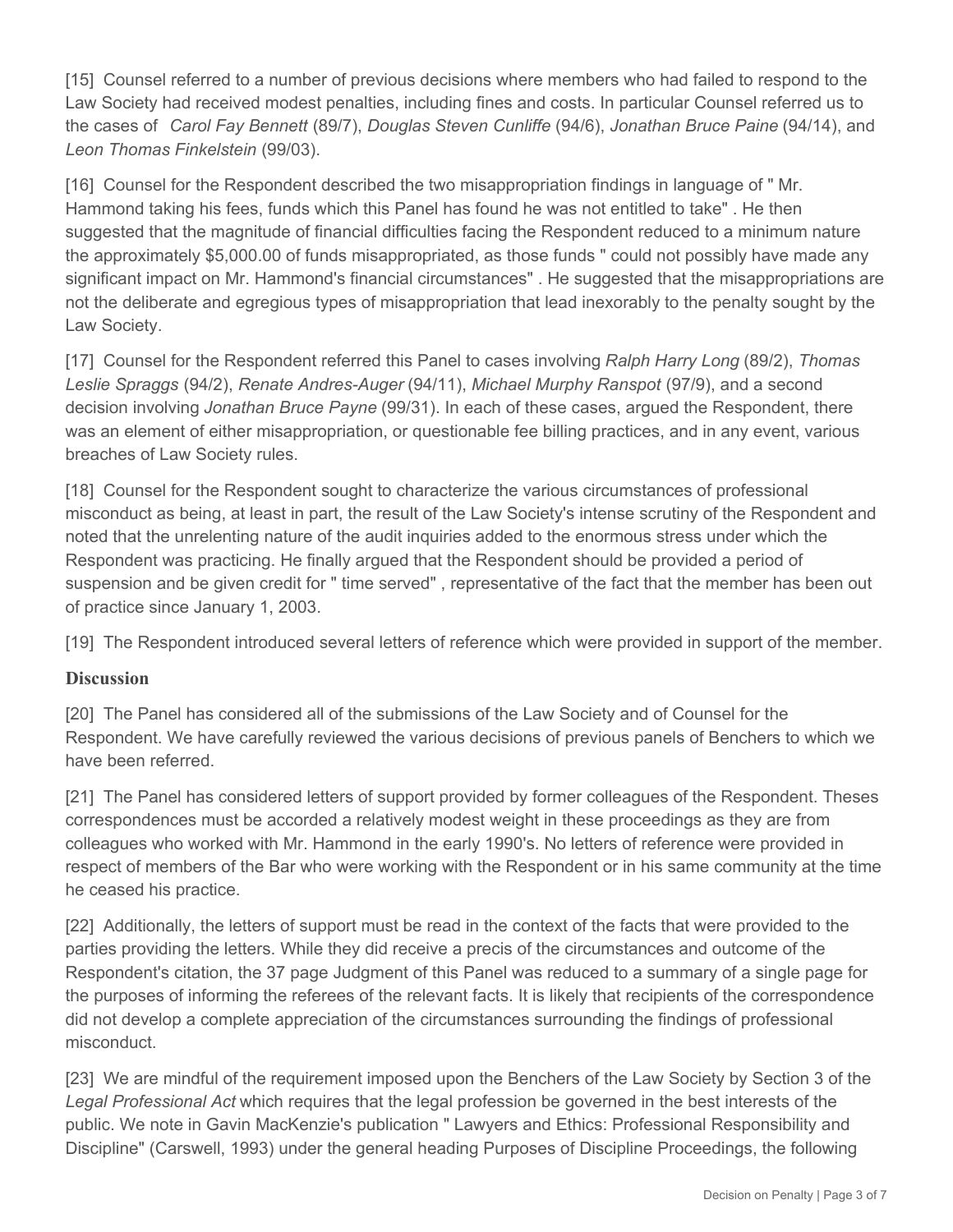#### appears:

" The purposes of Law Society discipline proceedings are not to punish offenders and exact retribution, but rather to protect the public, maintain high professional standards, and preserve public confidence in the legal profession. In cases which professional misconduct is either admitted or proven, the penalty should be determined by reference to these purposes. If a lawyer has committed a criminal offence, it is for the criminal courts, not the legal profession, to inflict punishment. All sanctions necessary have punitive effects, which are tolerable results of the protective and deterrent functions of the discipline process. The goals of the process are, nevertheless, non-punitive.

The seriousness of the misconduct is the prime determinant of the penalty imposed. In the most serious cases, the lawyer's right to practice will be terminated regardless of extenuating circumstances and the probability of reoccurrence. If the lawyer misappropriates a substantial sum of client's money, that lawyer's right to practice will almost certainly be determined, for the profession must protect the public against the possibility of a reoccurrence of the misconduct, even if that possibility is remote. Any other result would undermine public trust in the profession.

Thus, in a 1985 decision of (Re Millrod) a Discipline Hearing Panel in Ontario recommended that a lawyer who had been found guilty of misappropriation be disbarred notwithstanding evidence that he satisfied the panel that he was a man who for 17 years had an unblemished record, who placed service to his clients ahead of personal gain, who was a good father and a respected member of his community, and who acted at a time when he was under considerable financial and emotional stress." The panel's reason:

" The Society cannot countenance theft and fraud by its members, and must express its disapproval in no uncertain terms. The penalty of disbarment is not meant to be reserved only for members who are thoroughly lacking in good qualities; experience shows that the penalty attends the tragic downfall of good lawyers who succumb to pressure as frequently as it is the fitting conclusion of an evil career."

[24] We note that the references to cases dealing with a member's failure to respond, when examined in isolation, are not particularly helpful as it is likely that the penalty for failure to respond to the Law Society will be a lesser penalty than the penalty exacted for a breach of undertaking. Similarly, the decisions with respect to a penalty for a breach of undertaking as a stand alone matter will not be helpful in guiding a Panel's penalty determination when that breach of undertaking is combined with misappropriations.

[25] A careful review of the authorities with respect to instances of misappropriation which did not lead to disbarment indicates that in each such case there were exceptional circumstances. In *Long*, the Hearing Panel determined that the misappropriation was not a theft, but was instead another instance of the member's pattern of conflict of interest in dealing with his client's affairs and should be placed in context as such for the purpose of imposing a proper penalty. The Panel appeared to be swayed in its determination by the member's impressive record of public service as testified to by character witnesses and in letters of reference.

[26] The case of *Andres-Auger* is difficult to reconcile, save for a finding by the Panel that the member did not act dishonestly or fraudulently. It is also to be noted that the case is 10 years old, occurring during what might be characterized as " kinder gentler days" . The member appeared to be acting with aggressive disregard of the accounting rules of the Law Society and the Panel found that her neglect and inattention constituted a sufficient demonstration of negligence to justify a finding of misappropriation.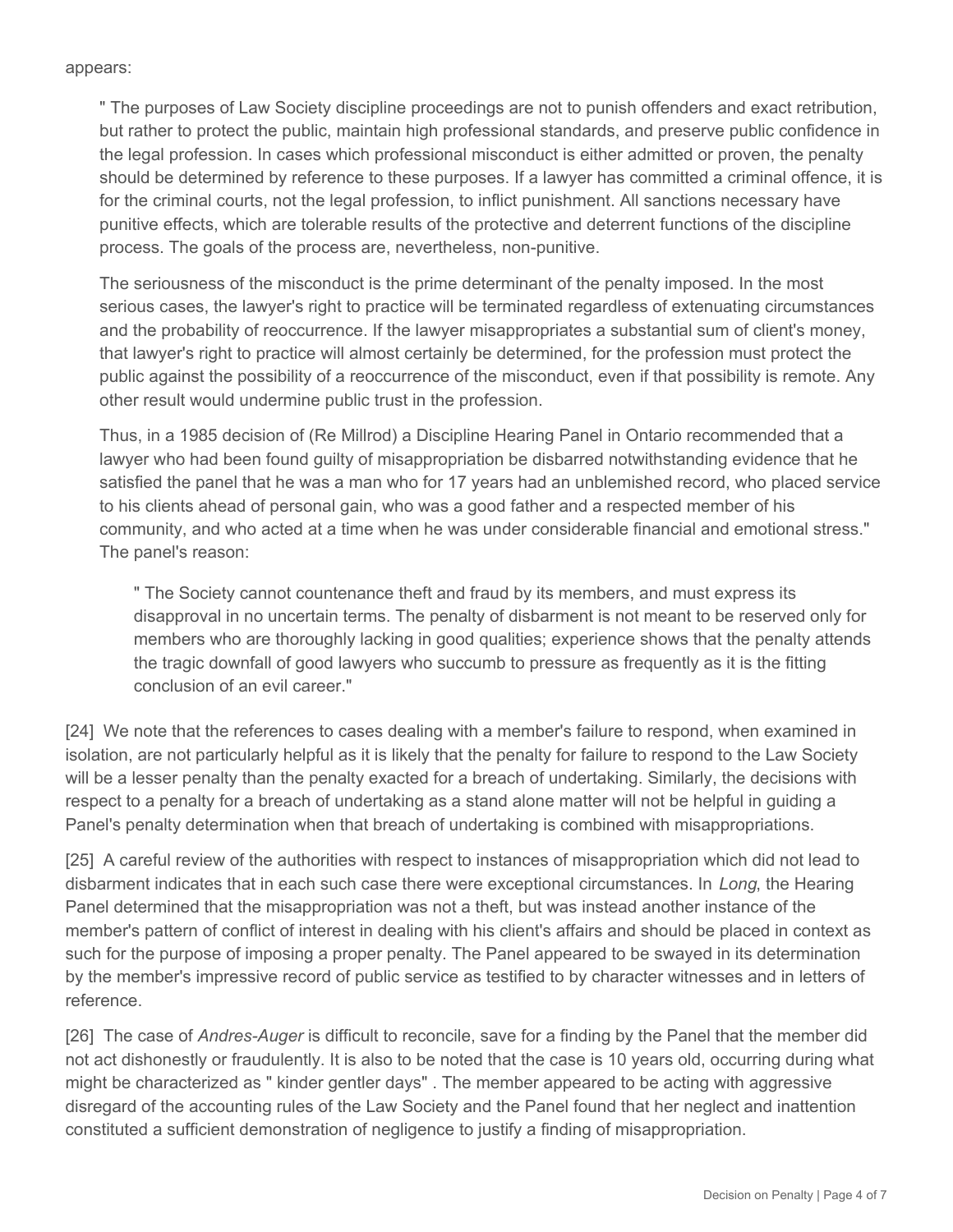[27] Mr. Ranspot was found to have rendered fraudulent accounts to the Legal Services Society, but it was noted in his circumstances that his conduct over the period of time in question was aberrant behaviour for him, that he was undergoing depression and was suffering extreme psychological stress due to the breakdown of his marriage.

[28] With respect to Mr. Payne's misappropriations, the Panel found he was suffering from depression, that he had failed to direct his mind sufficiently to his trust obligations, that he had a belief that he was entitled to the funds, and that he was subsequently hospitalized for his depression. The impugned matters took place in the latter part of 1994, the citation was not issued until February 1997, and Mr. Payne was in any event, throughout this entire period of time, living in Ontario and not practicing Law.

[29] In each of the cases to which we have been referred by Counsel for the Respondent where a misappropriation did not lead to a disbarment there was an explanation from the Panel as to why disbarment was not the appropriate penalty. In each such case an unusual characteristic of the circumstances was highlighted and relied upon by the Panel. In the circumstances of this Citation we have no evidence of depression and no substance abuse issues of which we are aware have arisen.

[30] The Respondent seeks to affix responsibility for his difficulties, at least in part, upon the fact of an aggressive Law Society audit of his practice that was under way during part of the material time. It was acknowledged that the audit by the Law Society was both necessary and justified. The other target for the difficulties suffered by the Member is the poor staffing complement that was available to the Respondent at the end of his practice days. These explanations do not address the underlying moral deficiencies that have been identified in our decision on Facts and Verdict and are not in any way a meaningful answer to the breach of undertaking circumstances, the multiple failures to respond to Law Society inquiries, and the misappropriation events.

[31] There are two characteristics of the findings we have made in this matter which are not replicated in any of the authorities to which we were referred by Counsel.

[32] The first distinguishing characteristic is that in the case of this Respondent, there are no mitigating circumstances. We are properly cautioned by Counsel for the Respondent that we can draw no negative inference from the fact that the Respondent did not testify in his own defence. We have taken care to ensure that no negative inference is drawn by us from that fact.

[33] It is, however, obvious that in the absence of evidence from the Respondent or from others on his behalf, that we can have no evidence of mitigating circumstances to explain the troubled behaviour of the Respondent. We have no mitigating facts before this Panel and we accordingly must analyze the facts of this case without any ameliorating considerations as to what might have caused this conduct by the Respondent, including that we have no information as to his intent in the circumstances.

[34] The second circumstance of this case which is not seen in any of the authorities, is the sheer volume of circumstances. While the two misappropriation findings are significant and persuasive by themselves, the four separate counts of breach of undertaking are equally significant, as is the finding that the member steadfastly, repeatedly, and habitually refused to respond to inquiries from the Law Society when that Society was seeking to determine answers with respect to particular complaints before the Law Society.

[35] It cannot be overlooked that the Respondent used for his own purposes monies that were held by him in trust for the Federal Crown in the nature of deductions from employees for income tax and other withholdings. This is a serious breach of trust and it may be more than that. There are criminal sanctions for converting public funds to private uses. This count of the Citation was neither controverted nor explained. It is not appropriate for a member of the Law Society to be seen to be using tax withholdings for private